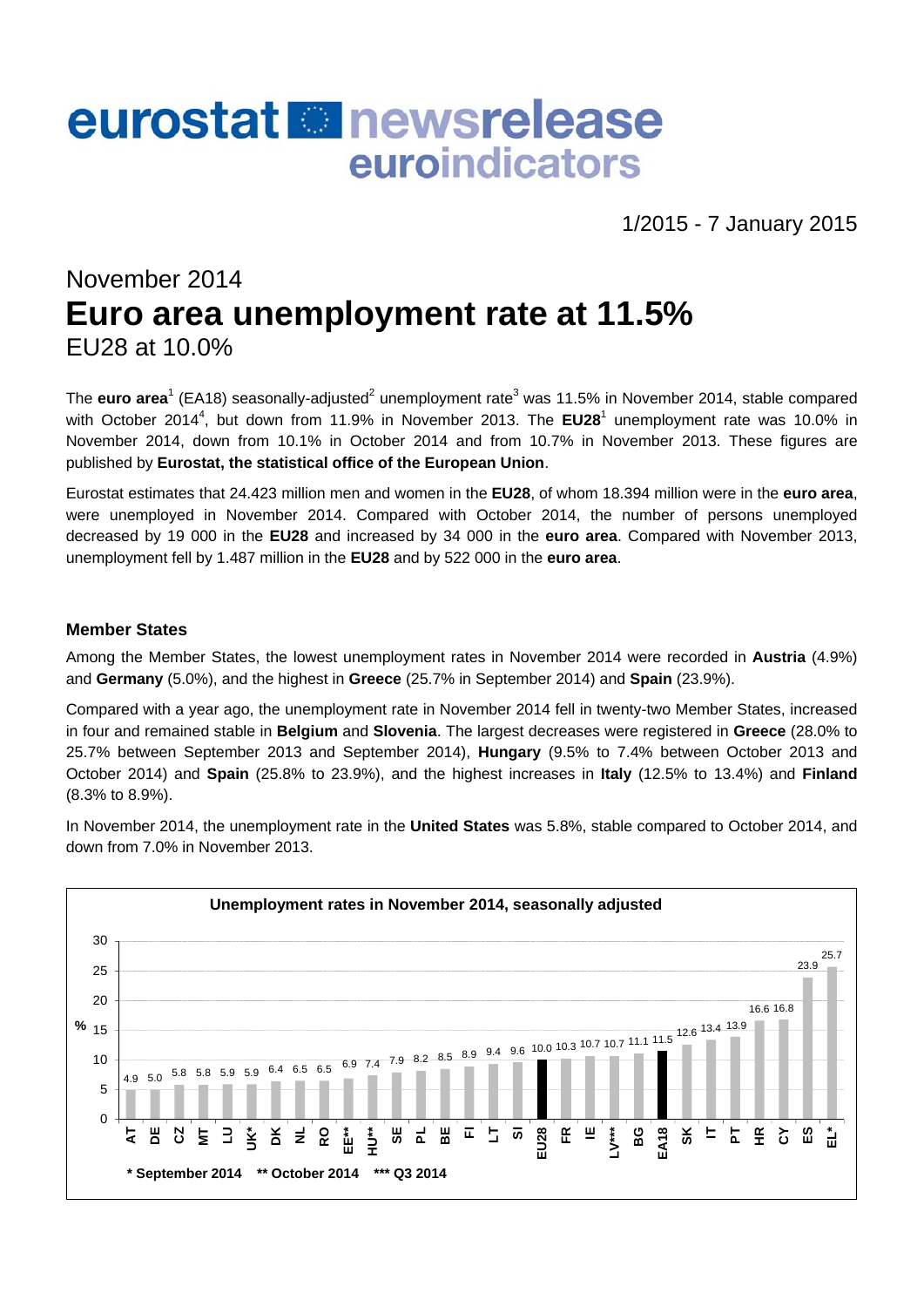#### **Youth unemployment**

In November 2014, 5.101 million young persons (under 25) were unemployed in the **EU28**, of whom 3.409 million were in the **euro area**. Compared with November 2013, youth unemployment decreased by 354 000 in the **EU28** and by 58 000 in the **euro area**. In November 2014, the youth unemployment rate<sup>5</sup> was 21.9% in the EU28 and 23.7% in the **euro area**, compared with 23.2% and 23.9% respectively in November 2013. In November 2014, the lowest rates were observed in **Germany** (7.4%), **Austria** (9.4%) and the **Netherlands** (9.7%), and the highest in **Spain** (53.5%), **Greece** (49.8% in September 2014), **Croatia** (45.5% in the third quarter 2014) and **Italy** (43.9%).

1. Up to 31 December 2014, the euro area (EA18) included Belgium, Germany, Estonia, Ireland, Greece, Spain, France, Italy, Cyprus, Latvia, Luxembourg, Malta, the Netherlands, Austria, Portugal, Slovenia, Slovakia and Finland. From 1 January 2015 the euro area (EA19) also includes Lithuania. The EU28 includes Belgium (BE), Bulgaria (BG), the Czech Republic (CZ), Denmark (DK), Germany (DE), Estonia (EE), Ireland (IE), Greece (EL), Spain (ES), France (FR), Croatia (HR), Italy (IT), Cyprus (CY), Latvia (LV), Lithuania (LT), Luxembourg (LU), Hungary (HU), Malta (MT), the Netherlands (NL), Austria (AT), Poland (PL), Portugal (PT), Romania (RO), Slovenia (SI), Slovakia (SK), Finland (FI), Sweden (SE) and the United Kingdom (UK). As part of Eurostat's guidelines for the dissemination of data when the euro area is enlarged, the aggregate data series commented on in this News Release refer to the official composition of the euro area in the most recent month for which data is available. **Thus News Releases with data for months up to December 2014 comment on EA18 series, while Releases with data for January 2015 onwards will comment on EA19 series.** Eurostat's guidelines can be found on the Eurostat website: [http://ec.europa.eu/eurostat/en/web/products-eurostat-news/-/GUIDE\\_ENLARG\\_2007](http://ec.europa.eu/eurostat/en/web/products-eurostat-news/-/GUIDE_ENLARG_2007)

The tables also include Iceland, Norway and the United States.

- 2. Non-seasonally adjusted and trend data can be found in the statistical database on the Eurostat website. For further details please refer to the *Unemployment statistics* article in Statistics Explained: [http://ec.europa.eu/eurostat/statistics-explained/index.php/Unemployment\\_statistics](http://ec.europa.eu/eurostat/statistics-explained/index.php/Unemployment_statistics)
- 3. Eurostat produces harmonised unemployment rates for individual EU Member States, the euro area and the EU. These unemployment rates are based on the definition recommended by the International Labour Organisation (ILO). The measurement is based on a harmonised source, the European Union Labour Force Survey (LFS). Based on the ILO definition, Eurostat defines unemployed persons as persons aged 15 to 74 who:
	- are without work;
	- are available to start work within the next two weeks;

- and have actively sought employment at some time during the previous four weeks.

The *unemployment rate* is the number of people unemployed as a percentage of the labour force. The *labour force* is the total number of people employed plus unemployed. In this news release unemployment rates are based on employment and unemployment data covering persons aged 15 to 74.

- 4. The data in this News Release are normally subject to small revisions, caused by the updates to the seasonally adjusted series whenever new monthly data are added. Larger revisions can occur when the most recent LFS data are included in the calculation process. Compared with the rates published in News Release 180/2014 of 28 November 2014, the October 2014 unemployment rate remains unchanged at 11.5% for the EA18 and has been revised from 10.0% to 10.1% for the EU28. Among Member States, rates have been revised between 0.2 and 0.4 percentage points for Bulgaria, France, Malta and Portugal. The rate has been revised upwards by 0.6 percentage points for Croatia, by 0.9 percentage points for Slovenia and by 1.2 percentage points for Cyprus.
- 5. The *youth unemployment rate* is the number of people aged 15 to 24 unemployed as a percentage of the labour force of the same age. Therefore, the youth unemployment rate should not be interpreted as the share of jobless people in the overall youth population. For further details please refer to the *Youth unemployment* article in Statistics Explained: [http://ec.europa.eu/eurostat/statistics-explained/index.php/Youth\\_unemployment](http://ec.europa.eu/eurostat/statistics-explained/index.php/Youth_unemployment)
- 6. Latvia: quarterly data for all series. Croatia, Cyprus, Romania and Slovenia: quarterly data for youth unemployment.
- 7. For Germany, the Netherlands, Austria, Finland, Sweden and Iceland the trend component is used instead of the more volatile seasonally adjusted data. For Sweden and Iceland, seasonally adjusted data are available in the online data base on the Eurostat website:<http://ec.europa.eu/eurostat/data/database>
- 8. For Denmark, Estonia, Hungary, the United Kingdom and Norway 3-month moving averages of LFS data are used instead of pure monthly indicators.

Issued by: **Eurostat Press Office**

**Tim ALLEN Tel: +352-4301-33 444 [eurostat-pressoffice@ec.europa.eu](mailto:eurostat-pressoffice@ec.europa.eu)** 

Eurostat news releases on internet: **<http://ec.europa.eu/eurostat>**

For further information on data:

**Nicola MASSARELLI Tel: +352-4301-34 525 Hubertus VREESWIJK Tel: +352-4301-34 323** 

**[estat-monthly-unemployment@ec.europa.eu](mailto:ESTAT-monthly-unemployment@ec.europa.eu)** 

Selected Principal European Economic Indicators: **<http://ec.europa.eu/eurostat/euroindicators>** Follow Eurostat on Twitter: **[http://twitter.com/EU\\_Eurostat](http://twitter.com/EU_Eurostat)**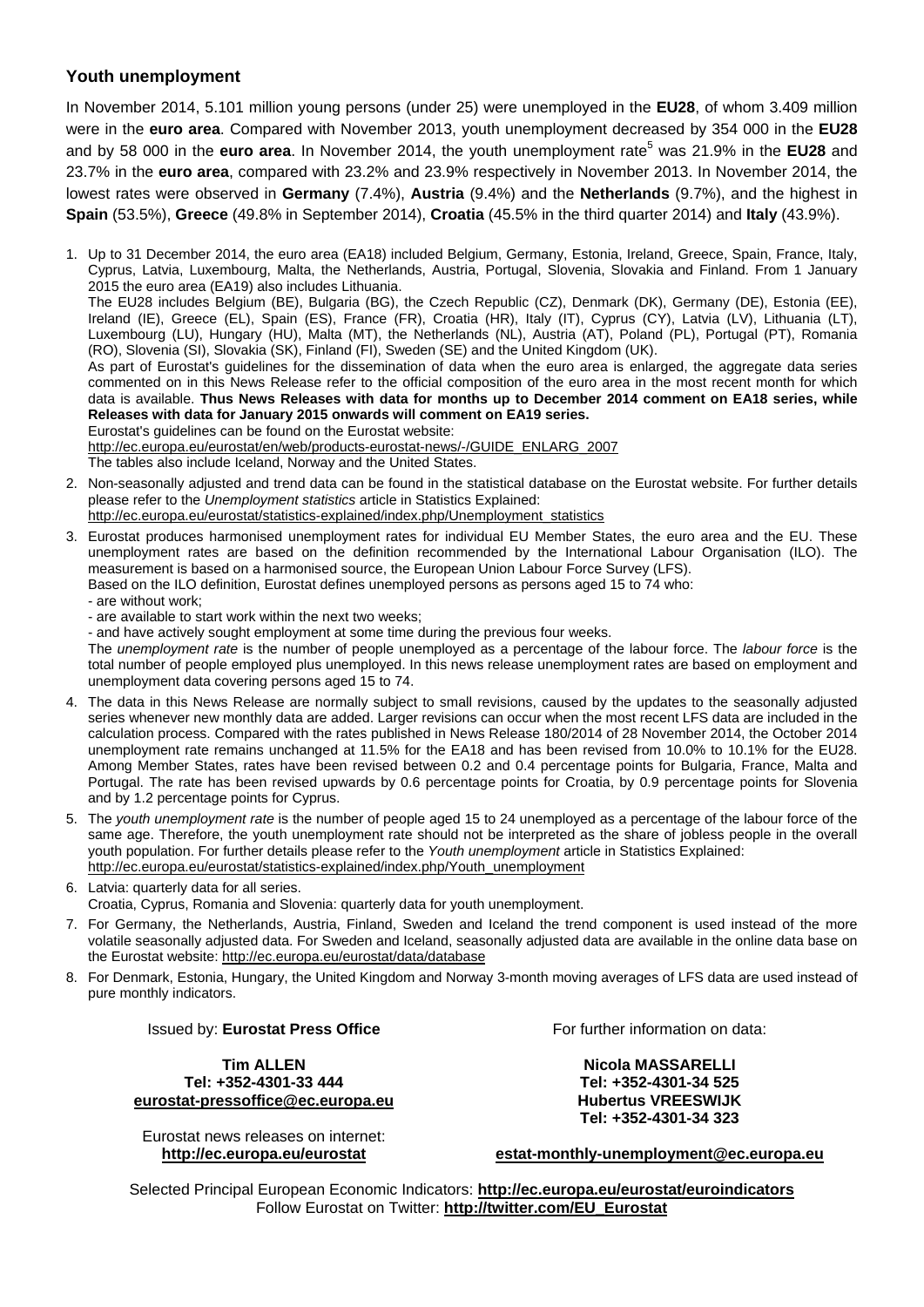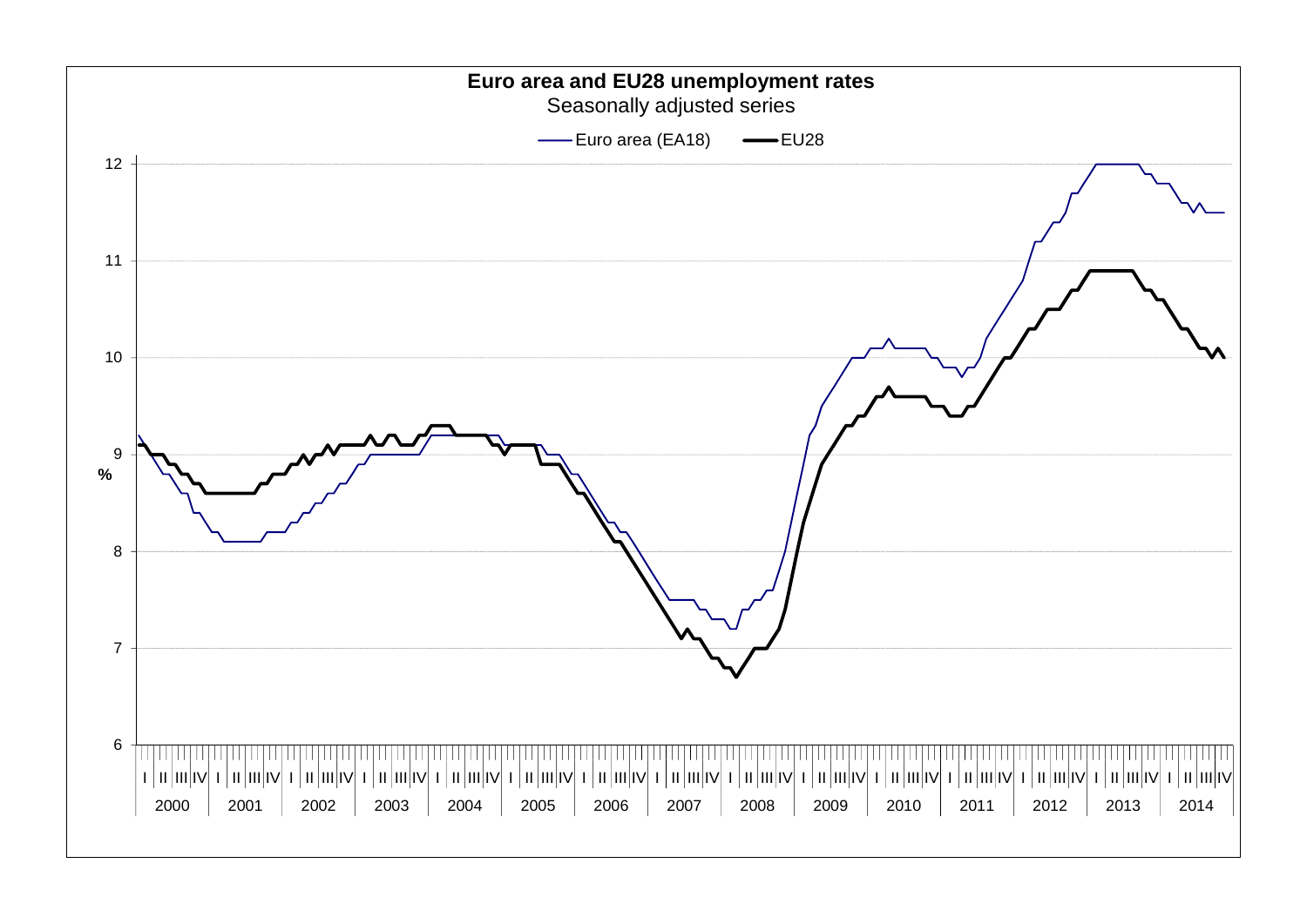#### **Seasonally adjusted unemployment, totals**

|                             | Rates (%)     |        |        |               |               |               | Number of persons (in thousands) |         |               |               |  |
|-----------------------------|---------------|--------|--------|---------------|---------------|---------------|----------------------------------|---------|---------------|---------------|--|
|                             | <b>Nov 13</b> | Aug 14 | Sep 14 | <b>Oct 14</b> | <b>Nov 14</b> | <b>Nov 13</b> | Aug 14                           | Sep 14  | <b>Oct 14</b> | <b>Nov 14</b> |  |
| <b>EA18</b>                 | 11.9          | 11.5   | 11.5   | 11.5          | 11.5          | 18 916        | 18 275                           | 18 297  | 18 360        | 18 3 94       |  |
| <b>EA19</b>                 | 11.9          | 11.5   | 11.5   | 11.5          | 11.5          | 19 078        | 18 4 20                          | 18 4 40 | 18 507        | 18 532        |  |
| <b>EU28</b>                 | 10.7          | 10.1   | 10.0   | 10.1          | 10.0          | 25 910        | 24 4 4 6                         | 24 3 89 | 24 4 4 2      | 24 4 23       |  |
| <b>Belgium</b>              | 8.5           | 8.6    | 8.6    | 8.6           | 8.5           | 418           | 428                              | 427     | 423           | 421           |  |
| <b>Bulgaria</b>             | 12.9          | 11.5   | 11.5   | 11.3          | 11.1          | 435           | 388                              | 388     | 382           | 374           |  |
| <b>Czech Republic</b>       | 6.8           | 6.0    | 5.8    | 5.8           | 5.8           | 359           | 319                              | 307     | 307           | 308           |  |
| Denmark <sup>8</sup>        | 6.8           | 6.6    | 6.5    | 6.4           | 6.4           | 196           | 192                              | 190     | 188           | 188           |  |
| Germany <sup>7</sup>        | 5.1           | $5.0$  | 5.0    | 5.0           | 5.0           | 2 1 3 2       | 2 1 1 0                          | 2 1 1 7 | 2 1 1 7       | 2 1 0 8       |  |
| Estonia ${}^8$              | $8.7**$       | 7.6    | 7.4    | 6.9           |               | 59**          | 52                               | 50      | 47            |               |  |
| Ireland                     | 12.2          | 11.2   | 11.1   | 10.9          | 10.7          | 265           | 240                              | 237     | 234           | 230           |  |
| <b>Greece</b>               | $28.0*$       | 26.0   | 25.7   |               |               | 1364*         | 1 2 4 2                          | 1 2 4 1 |               |               |  |
| <b>Spain</b>                | 25.8          | 24.2   | 24.1   | 24.0          | 23.9          | 5 9 5 8       | 5 5 3 3                          | 5 5 0 6 | 5 4 9 5       | 5 4 6 8       |  |
| <b>France</b>               | 10.2          | 10.4   | 10.3   | 10.2          | 10.3          | 2 9 9 1       | 3 0 3 6                          | 3019    | 3 0 0 3       | 3 0 28        |  |
| Croatia                     | 17.3          | 16.8   | 16.7   | 16.6          | 16.6          | 317           | 323                              | 321     | 321           | 321           |  |
| <b>Italy</b>                | 12.5          | 12.7   | 12.9   | 13.3          | 13.4          | 3 1 9 3       | 3 2 4 5                          | 3 3 2 2 | 3 4 1 7       | 3 4 5 7       |  |
| <b>Cyprus</b>               | 16.6          | 16.3   | 16.3   | 16.5          | 16.8          | 72            | 71                               | 71      | 72            | 73            |  |
| Latvia $^{\rm 6}$           | $11.7***$     | 10.7   | 10.7   |               |               | $116***$      | 105                              | 105     |               |               |  |
| Lithuania                   | 11.1          | 9.8    | 9.7    | 9.9           | 9.4           | 163           | 145                              | 143     | 147           | 138           |  |
| Luxembourg                  | 6.0           | 6.0    | 6.0    | 5.9           | 5.9           | 15            | 15                               | 16      | 15            | 15            |  |
| Hungary <sup>8</sup>        | $9.5***$      | 7.6    | 7.3    | 7.4           |               | $413**$       | 337                              | 325     | 328           |               |  |
| <b>Malta</b>                | 6.5           | 6.0    | 5.9    | 5.8           | 5.8           | 12            | 12                               | 12      | 12            | 12            |  |
| Netherlands <sup>7</sup>    | 6.9           | 6.6    | 6.5    | 6.5           | 6.5           | 621           | 586                              | 580     | 581           | 585           |  |
| Austria $^7$                | 5.1           | 5.0    | 5.1    | 5.0           | 4.9           | 222           | 221                              | 226     | 223           | 217           |  |
| Poland                      | 10.0          | 8.6    | 8.5    | 8.3           | 8.2           | 1743          | 1 4 9 7                          | 1 4 7 1 | 1 4 5 0       | 1 4 2 6       |  |
| Portugal                    | 15.4          | 13.5   | 13.3   | 13.6          | 13.9          | 804           | 693                              | 684     | 696           | 714           |  |
| Romania                     | 7.1           | 6.8    | 6.7    | 6.7           | 6.5           | 651           | 630                              | 624     | 620           | 617           |  |
| Slovenia                    | 9.6           | 9.7    | 9.7    | 9.7           | 9.6           | 96            | 98                               | 97      | 96            | 96            |  |
| <b>Slovakia</b>             | 14.1          | 13.1   | 12.9   | 12.8          | 12.6          | 382           | 358                              | 351     | 346           | 341           |  |
| <b>Finland</b>              | 8.3           | 8.7    | 8.8    | 8.9           | 8.9           | 223           | 232                              | 235     | 238           | 239           |  |
| Sweden <sup>7</sup>         | 8.0           | 7.9    | 7.9    | 7.9           | 7.9           | 411           | 411                              | 410     | 410           | 410           |  |
| United Kingdom <sup>8</sup> | $7.4*$        | 5.9    | 5.9    |               |               | 2.394'        | 1925                             | 1920    |               |               |  |
| Iceland $^7$                | 5.3           | 4.8    | 4.8    | 4.7           | 4.6           | 10            | 9                                | 9       | 9             | 9             |  |
| Norway <sup>8</sup>         | $3.3**$       | 3.7    | 3.7    | 3.8           |               | $93**$        | 102                              | 101     | 103           |               |  |
| <b>United States</b>        | $7.0\,$       | 6.1    | 5.9    | 5.8           | 5.8           | 10838         | 9636                             | 9 1 8 0 | 9042          | 9 1 1 9       |  |

: Data not available \* September 2013 \*\* October 2013 \*\*\* Q3 2013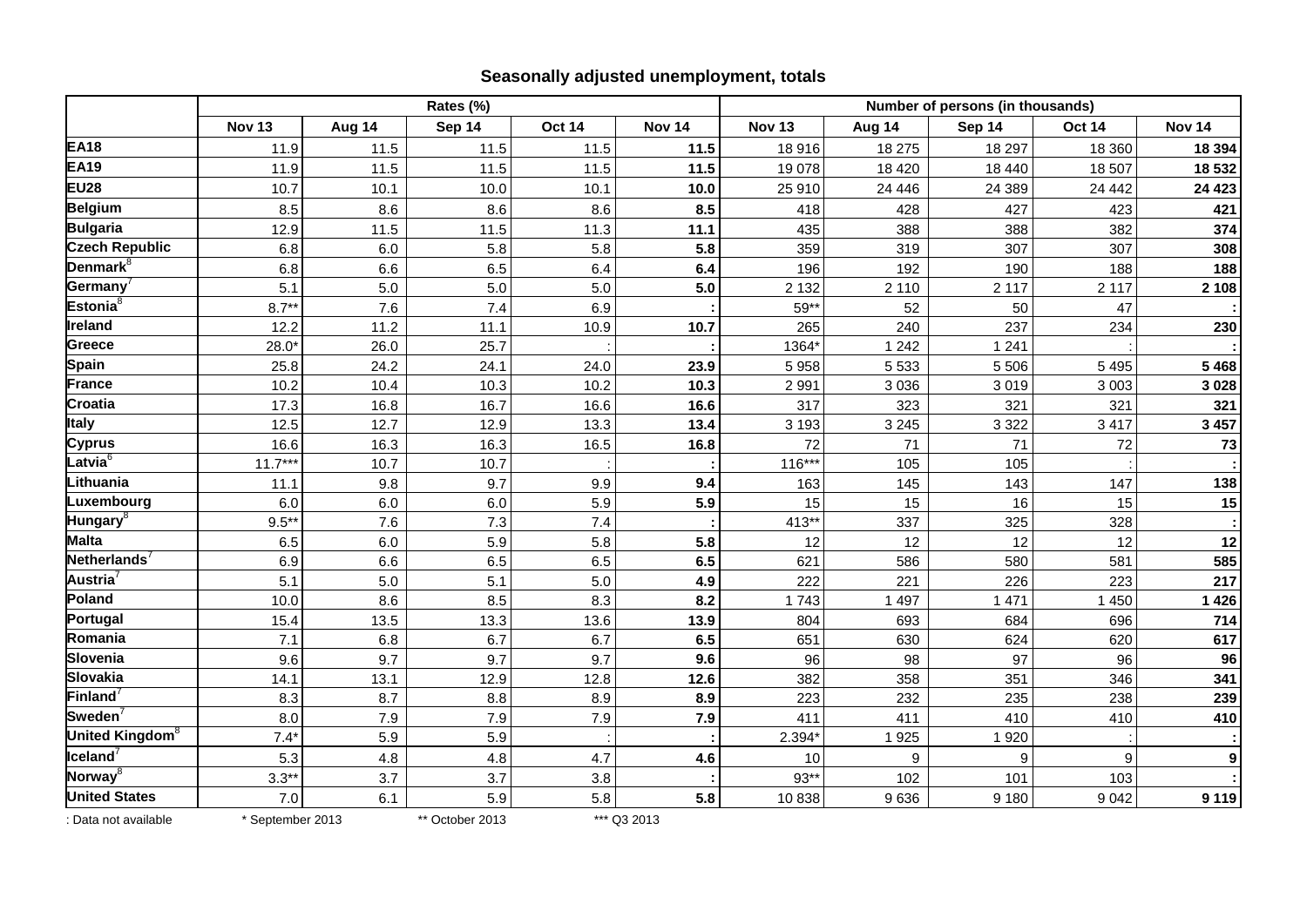|                                            |               |        | Rates (%) |               |               | Number of persons (in thousands) |              |                |                |                   |
|--------------------------------------------|---------------|--------|-----------|---------------|---------------|----------------------------------|--------------|----------------|----------------|-------------------|
|                                            | <b>Nov 13</b> | Aug 14 | Sep 14    | <b>Oct 14</b> | <b>Nov 14</b> | <b>Nov 13</b>                    | Aug 14       | Sep 14         | Oct 14         | Nov <sub>14</sub> |
| <b>EA18</b>                                | 23.9          | 23.5   | 23.5      | 23.6          | 23.7          | 3 4 6 7                          | 3 3 4 3      | 3 3 6 3        | 3 3 8 5        | 3 4 0 9           |
| <b>EA19</b>                                | 23.9          | 23.4   | 23.4      | 23.5          | 23.6          | 3 4 9 4                          | 3 3 6 6      | 3 3 8 5        | 3 4 1 0        | 3 4 3 1           |
| <b>EU28</b>                                | 23.2          | 21.7   | 21.8      | 21.8          | 21.9          | 5 4 5 5                          | 5 0 31       | 5 0 6 6        | 5 0 7 7        | 5 1 0 1           |
| <b>Belgium</b>                             | 23.6          | 20.9   | 20.8      | 21.2          | 21.6          | 97                               | 86           | 85             | 86             | 87                |
| <b>Bulgaria</b>                            | 27.0          | 22.3   | 22.1      | 21.7          | 21.4          | 58                               | 46           | 46             | 44             | 43                |
| <b>Czech Republic</b>                      | 19.2          | 15.5   | 15.0      | 14.7          | 15.6          | 68                               | 55           | 53             | 53             | 56                |
| Denmark <sup>8</sup>                       | 12.9          | 12.3   | 12.6      | 11.6          | 11.4          | 56                               | 55           | 57             | 53             | 52                |
| Germany                                    | 7.9           | 7.6    | 7.5       | 7.5           | 7.4           | 337                              | 321          | 317            | 313            | 310               |
| Estonia <sup>8</sup>                       | 21.8          | 14.7   | 13.7      | 13.9          |               | 13                               | 8            | 8              | 8              |                   |
| Ireland                                    | 25.7          | 23.3   | 22.6      | 22.1          | 21.8          | 53                               | 45           | 44             | 42             | 42                |
| Greece                                     | 57.0          | 49.2   | 49.8      |               |               | 178                              | 155          | 157            |                |                   |
| Spain                                      | 54.9          | 54.0   | 53.8      | 53.7          | 53.5          | 921                              | 850          | 855            | 861            | 858               |
| <b>France</b>                              | 23.6          | 24.5   | 24.9      | 25.2          | 25.4          | 652                              | 672          | 695            | 706            | 714               |
| $\overline{\text{Croatia}^6}$              | 47.7          | 45.5   | 45.5      |               |               | 72                               | 77           | 77             |                |                   |
| <b>Italy</b>                               | 41.4          | 43.3   | 42.7      | 43.3          | 43.9          | 667                              | 706          | 706            | 711            | 729               |
| Cyprus $^6$                                | 40.3          | 34.8   | 34.8      |               |               | 17                               | 15           | 15             |                |                   |
| Latvia $^6$                                | 22.9          | 20.3   | 20.3      |               |               | 22                               | 17           | 17             |                |                   |
| Lithuania                                  | 21.0          | 17.1   | 16.6      | 17.5          | 15.5          | 27                               | 23           | 22             | 25             | ${\bf 22}$        |
| Luxembourg                                 | 15.5          | 18.3   | 18.2      | 18.3          | 18.4          | 3                                | $\mathbf{3}$ | $\mathbf{3}$   | 3              | $\mathbf{3}$      |
| Hungary <sup>8</sup>                       | 24.6          | 21.0   | 19.7      | 19.8          |               | 78                               | 69           | 66             | 66             |                   |
| <b>Malta</b>                               | 12.7          | 13.3   | 13.2      | 13.2          | 13.5          | $\overline{4}$                   | 4            | $\overline{A}$ | $\overline{4}$ | 4                 |
| Netherlands <sup>7</sup>                   | 11.4          | 10.1   | 9.8       | 9.7           | 9.7           | 164                              | 140          | 136            | 136            | 136               |
| Austria <sup>7</sup>                       | 9.7           | 8.9    | 9.5       | 9.9           | 9.4           | 56                               | 51           | 55             | 57             | 55                |
| Poland                                     | 27.1          | 23.8   | 23.6      | 23.4          | 23.2          | 400                              | 341          | 338            | 334            | 331               |
| Portugal                                   | 35.6          | 33.2   | 33.0      | 33.3          | 34.5          | 136                              | 128          | 125            | 124            | 128               |
| Romania <sup>6</sup>                       | 24.4          | 23.3   | 23.3      |               |               | 168                              | 160          | 160            |                |                   |
| Slovenia <sup>6</sup>                      | 20.1          | 20.4   | 20.4      |               |               | 14                               | 14           | 14             |                |                   |
| Slovakia                                   | 33.3          | 29.9   | 29.0      | 29.2          | 29.2          | 69                               | 64           | 61             | 61             | 61                |
| Finland <sup>7</sup>                       | 19.7          | 20.3   | 20.4      | 20.5          | 20.7          | 66                               | 67           | 67             | 68             | 68                |
| Sweden $\sqrt{ }$                          | 23.0          | 22.8   | 22.8      | 22.9          | 23.0          | 154                              | 152          | 152            | 153            | 154               |
| United Kingdom <sup>8</sup>                | 19.7          | 16.0   | 16.3      |               |               | 901                              | 715          | 728            |                |                   |
| $\overline{\mathsf{I}$ celand <sup>7</sup> | 10.1          | 10.1   | 10.1      | 10.0          | 9.9           | 3                                | 3            | $\sqrt{3}$     | 3              | 3                 |
| Norway <sup>8</sup>                        | 9.1           | 8.4    | 7.8       | 7.7           |               | 34                               | 31           | 29             | 28             |                   |

### **Seasonally adjusted youth (under 25s) unemployment**

: Data not available